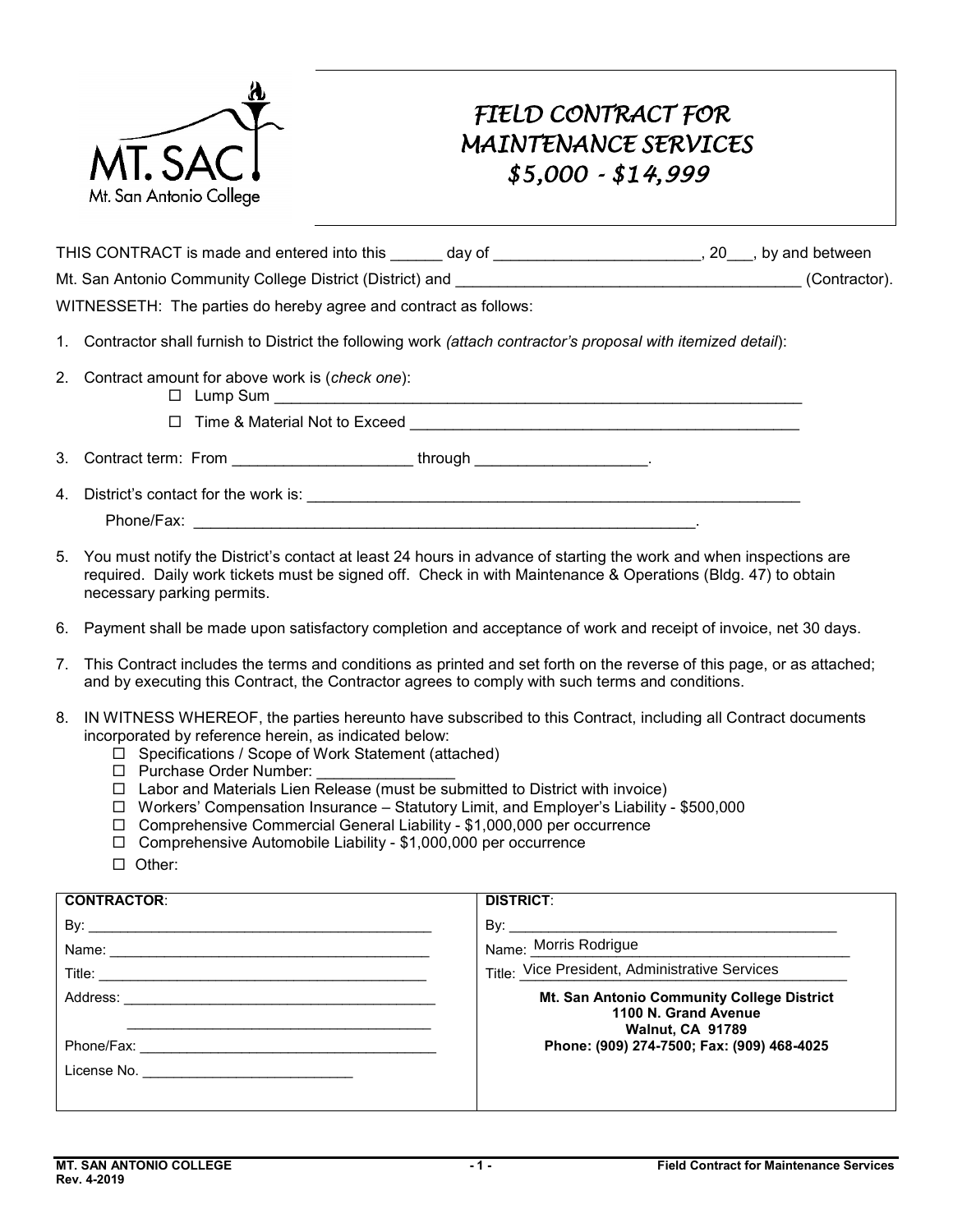- acceptance by the signing of a contract and issuance of a purchase order at any time within 30 days after the receipt of quotes unless otherwise stipulated. District reserves the right to accept or reject any and all quotes and to waive any 1. PROPOSAL ACCEPTANCE. Proposals are subject to informality in any quote.
- warrants that it is familiar with the work site, is satisfied as to existing surface and subsurface improvements. No claim for 2. SITE EXAMINATION. By accepting this Contract, Contractor the condition of the site, its accessibility for materials, workmen and utilities, and Contractor's ability to protect time or money will be allowed as to such matters.
- 3. EQUIPMENT AND LABOR. Contractor shall furnish all tools, material necessary to furnish the service herein described. equipment, apparatus, facilities, transportation, labor, and The service shall be performed at such times and places as directed by and subject to the approval of the authorized District representative indicated.
- 4. SUBCONTRACTORS. Subcontractors, if any, engaged by the Contractor for the service shall be subject to the approval of the District. Contractor shall be held responsible for all operations of subcontractors and shall require them to maintain adequate Workers' Compensation, general and automobile insurance.
- 5. DIR REGISTRATION. **Small Project Exemption**. Effective for construction, alteration, demolition, installation, or repair work are exempt from DIR Registration and submission of unregistered contractor or subcontractor is not required to furnish the CPR records specified in Labor Code Section 1776 records specified in Section 1776 for at least three (3) years after completion of the work. 7/1/2017, small projects (\$14,999 or less) when the project is electronic Certified Payroll Records directly to the DIR. The directly to the Labor Commissioner, but shall retain the
- competent supervision of personnel employed on the job, use 6. CONTRACTOR SUPERVISION. Contractor shall provide of equipment and quality of workmanship.
- 7. WORKERS. Contractor shall at all times enforce strict discipline and good order among its workers and shall not employ on the work any unfit or unskilled person. No contact with students is allowed, and proper attire including shirts and safety clothing is required at all time. Any worker whom the District may deem incompetent or unfit shall be dismissed from the work and shall not again be employed on the project without the District's written consent.
- 8. SUBSTITUTIONS. No substitutions of materials specified shall be made without the prior approval of the District.
- 9. SAFETY AND SECURITY. Contractor is responsible for or of work or of adjoining property, Contractor, without special knowing and following federal, state, local, and District rules and regulations pertaining to safety, security, and driving on the campus. Contractor is responsible for securing the work site and its materials, for the protection of its workers and the public, and for posting signs warning against hazards created by the work. In an emergency affecting life and safety of life

 to act at its discretion to prevent such threatened loss or injury. instruction or authorization from District, is hereby permitted

- 10. NOISE/DUST: This is a school environment, and if excess noise, dust or any other disruption of learning activities occurs, Contractor may be required to reschedule the work. No radios are allowed at any time.
- 11. CLEAN UP. Contractor shall keep the work site free of debris at all times when work is not actually being performed, remove site shall be left in broom clean condition. Use of District trash it from the premises and properly dispose of it. At completion, bins is strictly prohibited.
- (AHERA). All contract work must meet all regulations set forth in the AHERA rule, which requires District approval of any Containing Building Material (A.C.B.M.). Contractor must notify District representative of any sawing, grinding, cutting or drilling of any A.C.B.M. in occupied areas of District 12. ASBESTOS HAZARD EMERGENCY RESPONSE ACT work that could disturb the integrity of any Asbestos buildings.
- 13. CONTRACT CHANGES. No changes or alterations to this Contract shall be made without specific prior written approval by the District.
- to compensation based on District's satisfactory acceptance. to compensation based on District's satisfactory acceptance.<br>District may terminate immediately upon default and may 14. TERMINATION. District may terminate this Contract upon ten (10) day notice without cause and Contractor shall be entitled withhold from payments due on this contract the amount necessary to complete the work as scheduled.
- 15. INSPECTION. At all times, District shall have access to the work areas, whether in preparation or in progress, and Contractor shall provide safe and proper facilities for same.
- 16. STANDARD OF CARE. Contractor's services under this and skill ordinarily exercised by reputable members of the under similar conditions. If any of its completed products, installations, or services fail to conform to this professional subsurface utilities or irrigation systems) as a direct result of Contractor's operations, Contractor will, at its own expense, perform all necessary services to correct such defects or Contract shall be performed consistent with that level of care same profession currently practicing in the same locality standard, or if property damage occurs (including damage to arrange for the necessary repairs or restoration.
- or service performed against defects or failures of materials California energy, conservation, environmental, and educational standards. 17. GUARANTEE. Contractor shall guarantee the workmanship for a minimum of one (1) year from delivery or the final completion date for the work. All workmanship and materials must be warranted to be in compliance with applicable
- educational standards. 18. FORCE MAJEURE. Contractor shall be excused from it is prevented from obtaining, delivering or performing by act performance hereunder during the time and to the extent that of God, fire, strike, loss, or shortage of transportation facilities, lock-out, commandeering of materials, products, plants or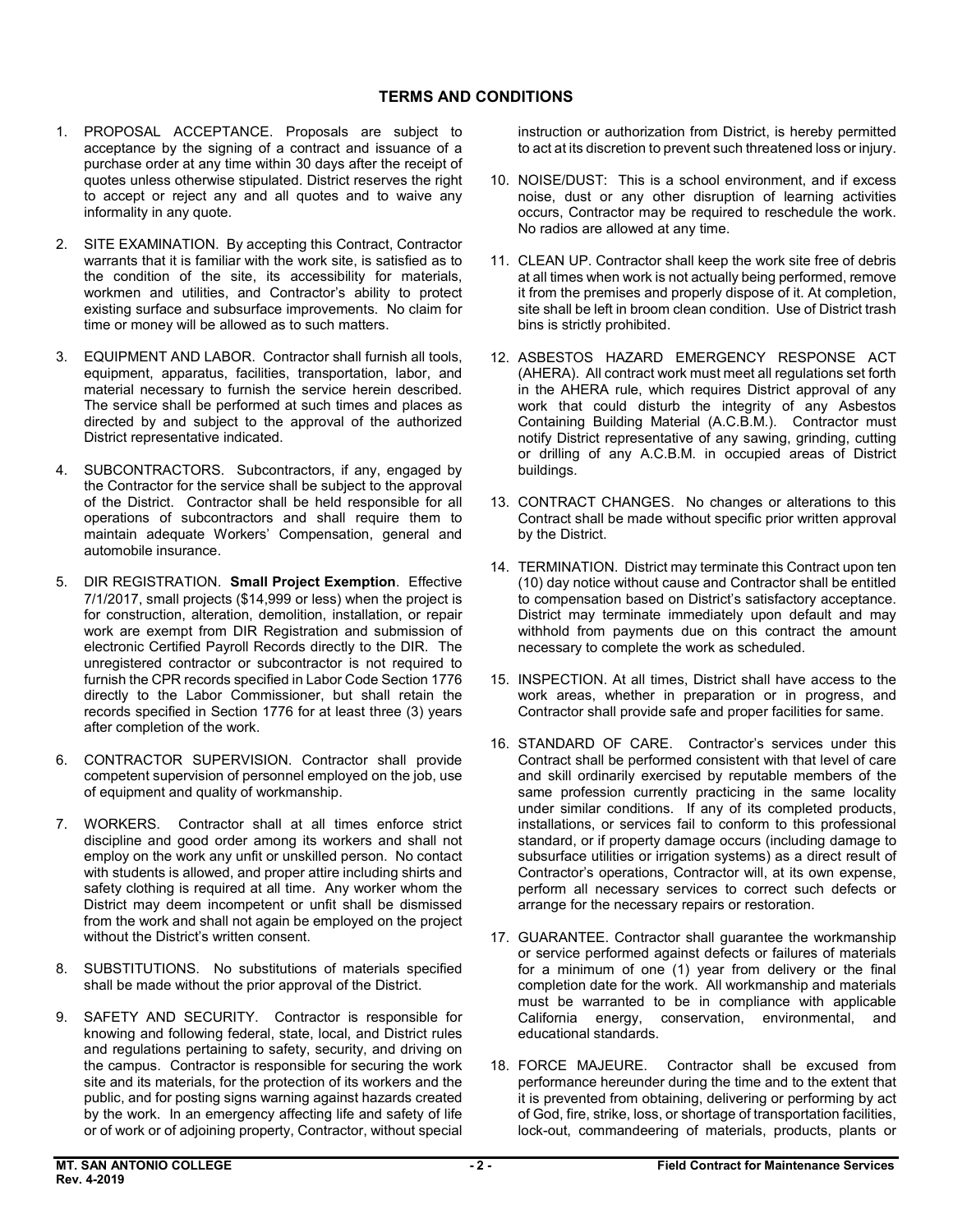established that the non-performance is not due to the fault or neglect of the Contractor, its subs or suppliers. facilities by the government, provided that it is satisfactorily

- specifications and drawings and/or actual site conditions, work shall immediately cease until the conflict is resolved by a District representative, and District shall not be responsible for any costs/expenses incurred by Contractor due to any delays. Should any contract provision be held invalid, the remainder of this Contract shall remain in full force and effect. 19. DOCUMENT CONFLICT. In case of conflict between
- materials, supplies or services listed herein. 20. PERMITS/LICENSES. Contractor and all its employees or agents shall secure and maintain such licenses and permits as are required by law in connection with the furnishing of
- contractor, and not an officer, employee, or agent of the 21. CONTRACTOR STATUS. Contractor is an independent District, in the performance of this Contract.
- building at any time before contract completion, and such 22. OCCUPANCY. District reserves the right to occupy the occupancy shall not constitute final acceptance of any part of the work covered by this Contract, nor shall it extend the date specified for completion of the work.
- itemized receipts). District shall make payment in full for same District representative. No progress payments shall be made 23. PAYMENT. Contractor shall submit invoices for services and materials provided under this Contract (T&M contracts need within 30 days after acceptance thereof by the authorized unless specifically called for in the Contract.
- 24. LABOR CODE. Purchasing Office. Contractor shall maintain, for audit by the completion of the work. Copies of these records shall be Contractor shall comply with the **applicable provisions of the Labor Code §1771, Division 2, Part 7, Ch. 1, including the payment of general prevailing wages,** a copy of which is on file in the District's District, certified payroll records applicable to this Contract, stating wage rates, trades, payments made, and employee signatures for a period not less than three (3) years after furnished to the District along with the invoice for payment.
- Contract until it has obtained the insurance required herein and has submitted proof of such coverage to the District. employee to commence work on the Contract without proof of same. Coverage must be secured and maintained for the duration of the Contract. 25. INSURANCE. Contractor shall not commence work under this Contractor shall not allow any subcontractor, agent, or
	- (a) Workers' Compensation Insurance not less than the statutory limits and including employer's liability coverage limits not less than \$500,000.
	- (b) Comprehensive Commercial General Liability Insurance with limits not less than \$1,000,000 per occurrence.
	- not less than \$1,000,000 per occurrence for all owned, (c) Comprehensive Automobile Liability Insurance with limits non-owned and hired vehicles.

 as additional insured, as follows: *Mt. San Antonio College, its Board of Trustees, officers, agents, representatives,*  The insurance certificates for (b) and (c) must list the District *employees, and volunteers are added as additional* 

insureds The certificate must include a copy of the additional insured endorsement that amends the insurance policy.

- and hold harmless the District, its officers, agents, employees, and volunteers from all loss, cost, and expense arising out of to persons, contractual liability and damage to property sustained or claimed to have been sustained arising out of activities of the Contractor, its subcontractors, or those of any authorized by this Contract or not; and Contractor shall pay theft of such property, done or caused by such persons. further agrees to waive all rights of subrogation against the District. The provisions of this article do not apply to any damage or losses caused solely by the negligence of the District or any of its agents or employees. 26. INDEMNIFICATION. Contractor agrees to defend, indemnify, any liability or claim of liability for personal injury, bodily injury of its officers, agents, or employees, whether such act is for any and all damage to the District's property, or loss or District assumes no responsibility whatsoever for any Contractor property placed on the premises. Contractor
- 27. ANTI-DISCRIMINATION. It is District policy that all contractors agree to comply with applicable federal and state laws including, but not limited to, the California Fair Employment Practice Act, beginning with Labor Code § 1410 and Labor Code § 1735. Contractor also agrees to require like compliance by all subcontractors employed on the work.
- 28. ASSIGNMENT. Contractor shall not assign or transfer by operation of law or otherwise any or all of its rights, burdens, District. In submitting a quote on this public works project, title, and interest in and to all causes of action it may have under Section 4 of the Clayton Act (15 U.S.C. Section 15) or under the Cartwright Act, Chapter 2 (commencing with Section 116700 of part 2 of Division 7 of the Business and Professions Code), arising from purchases of goods, services, or materials pursuant to the public works contract the Contractor without further acknowledgement by the duties, or obligations without the prior written consent of the Contractor and/or any subcontractor agreeing to supply goods, services, or materials and entering a contract pursuant thereto, do offer and agree to assign to the District all rights, and/or subcontract. This assignment shall be made and becomes effective when the District tenders final payment to parties.
- 29. COMPLIANCE WITH LAWS. Contractor shall give all notices and comply with all laws, ordinances and regulations bearing on conduct or work as indicated or specified. If Contractor observes that any of the work is at variance with any such the scope of work shall be made and this Contract shall be amended or terminated effective upon Contractor's receipt of District's written notice. If Contractor performs any work knowing it to be in violation of such laws, ordinances or laws, ordinances or regulations, Contractor shall notify District in writing. At District's sole option, any necessary changes to regulations and without first notifying the District, Contractor shall bear all costs arising there from.
- 30. GOVERNING LAW. The Contract and any attachments or changes thereto represent the entire Contract and shall be governed by and construed in accordance with the laws of the State of California.